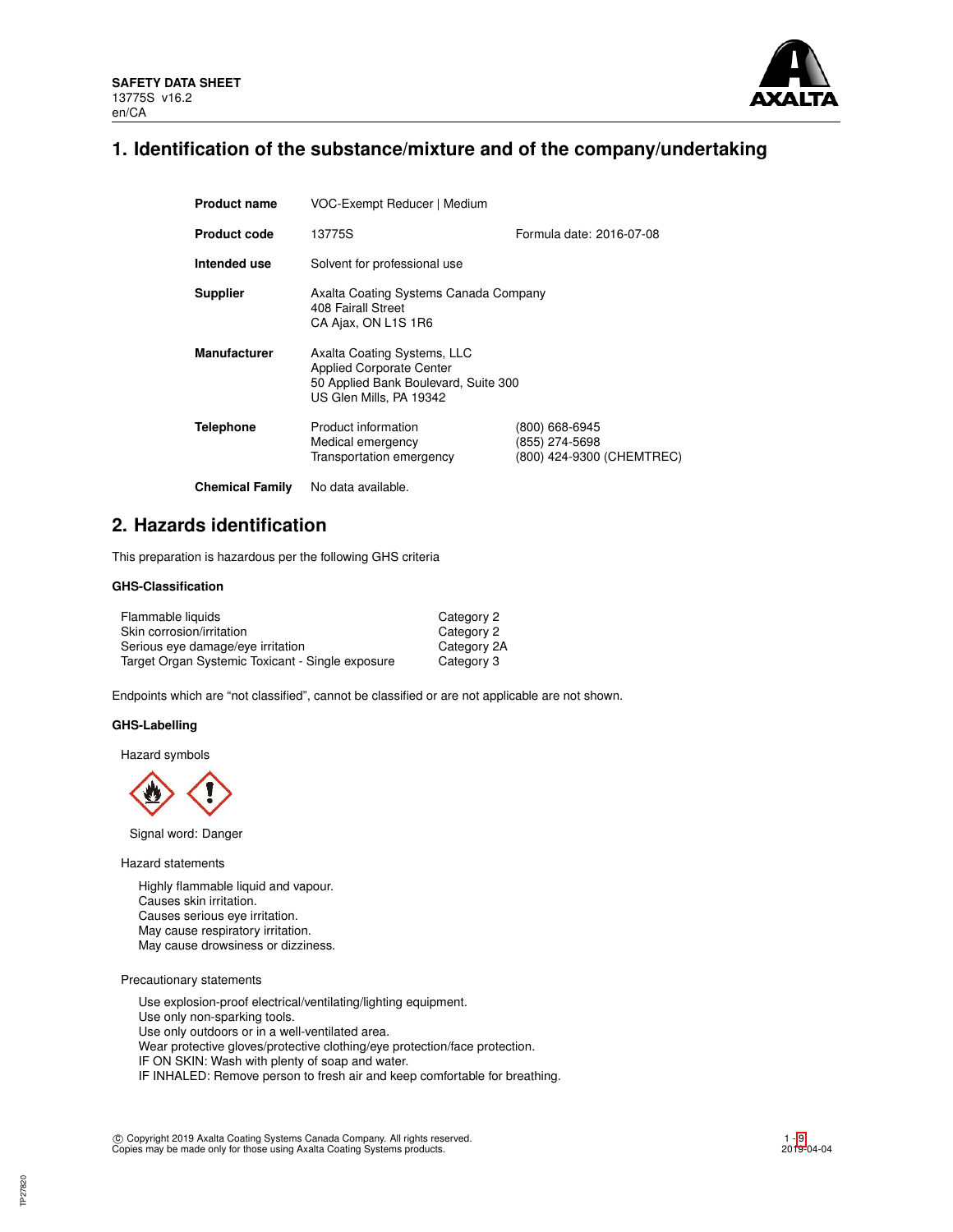

IF IN EYES: Rinse cautiously with water for several minutes. Remove contact lenses, if present and easy to do. Continue rinsing. Specific treatment (see supplemental first aid instructions on this label). If skin irritation occurs: Get medical advice/ attention. If eye irritation persists: Get medical advice/ attention. Store in a well-ventilated place. Keep container tightly closed. Store locked up. Dispose of contents/container in accordance with local regulations. Keep away from heat, hot surfaces, sparks, open flames and other ignition sources. No smoking. Ground and bond container and receiving equipment. Take action to prevent static discharges. Avoid breathing dust/ fume/ gas/ mist/ vapours/ spray. IF ON SKIN (or hair): Take off immediately all contaminated clothing. Rinse skin with water or shower. IF exposed or concerned: Call a POISON CENTER/doctor. Take off immediately all contaminated clothing and wash it before reuse.

#### **Other hazards which do not result in classification**

Intentional misuse by deliberately concentrating and inhaling the contents may be harmful or fatal.

**The following percentage of the mixture consists of ingredient(s) with unknown acute toxicity:** 0 %

## **3. Composition/information on ingredients**

mixture of solvents

#### **Components**

| CAS-No.   | Chemical name            | Concentration |
|-----------|--------------------------|---------------|
| $98-56-6$ | 4-chlorobenzotrifluoride | $45 - 70%$    |
| 67-64-1   | Acetone                  | $15 - 40%$    |

Actual concentration ranges withheld as a trade secret. Non-regulated ingredients 0.0 - 0.1%

## **4. First aid measures**

#### **Eye contact**

Remove contact lenses. Irrigate copiously with clean, fresh water for at least 15 minutes, holding the eyelids apart. Seek medical advice.

#### **Skin contact**

Do NOT use solvents or thinners. Take off all contaminated clothing immediately. Wash skin thoroughly with soap and water or use recognized skin cleanser. If skin irritation persists, call a physician.

### **Inhalation**

Avoid inhalation of vapour or mist. Move to fresh air in case of accidental inhalation of vapours. If breathing is irregular or stopped, administer artificial respiration. If unconscious place in recovery position and seek medical advice. If symptoms persist, call a physician.

#### **Ingestion**

If swallowed, seek medical advice immediately and show this safety data sheet (SDS) or product label. Do NOT induce vomiting. Keep at rest.

## **Most Important Symptoms/effects, acute and delayed**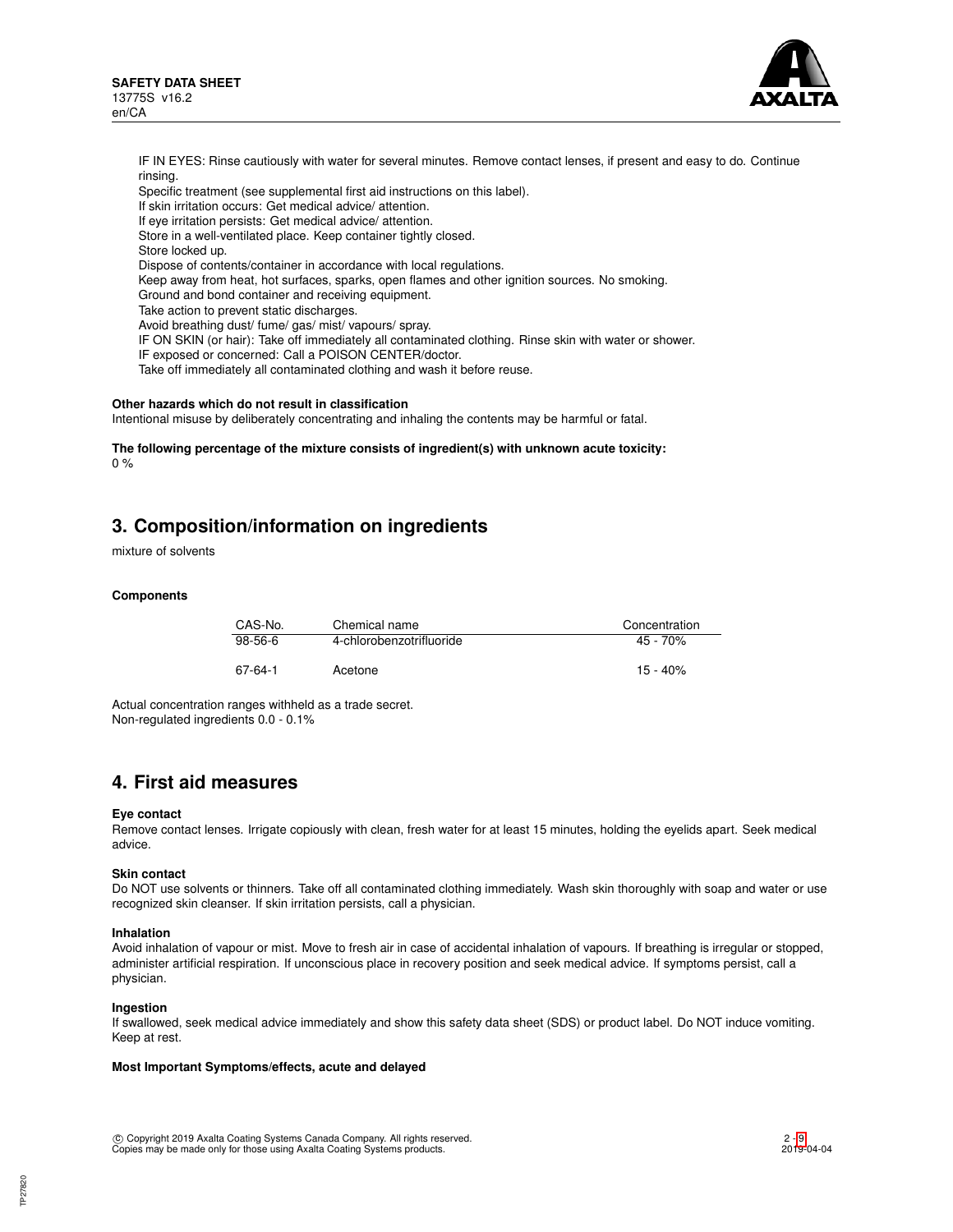

### **Inhalation**

May cause nose and throat irritation. May cause nervous system depression characterized by the following progressive steps: headache, dizziness, nausea, staggering gait, confusion, unconsciousness. Reports have associated repeated and prolonged overexposure to solvents with permanent brain and nervous system damage.

### **Ingestion**

May result in gastrointestinal distress.

### **Skin or eye contact**

May cause irritation or burning of the eyes. Repeated or prolonged liquid contact may cause skin irritation with discomfort and dermatitis.

### **Indication of Immediate medical attention and special treatment needed if necessary**

No data available on the product. See section 3 and 11 for hazardous ingredients found in the product.

## **5. Firefighting measures**

#### **Suitable extinguishing media**

Universal aqueous film-forming foam, Carbon dioxide (CO2), Dry chemical

### **Extinguishing media which shall not be used for safety reasons**

High volume water jet

### **Hazardous combustion products**

CO, CO2, smoke, and oxides of any heavy metals that are reported in "Composition, Information on Ingredients" section.

### **Fire and Explosion Hazards**

Flammable liquid. Vapor/air mixture will burn when an ignition source is present.

## **Special Protective Equipment and Fire Fighting Procedures**

Full protective flameproof clothing should be worn as appropriate. Wear self-contained breathing apparatus for firefighting if necessary. In the event of fire, cool tanks with water spray. Do not allow run-off from fire fighting to enter public sewer systems or public waterways.

## **6. Accidental release measures**

#### **Procedures for cleaning up spills or leaks**

Ventilate area. Remove sources of ignition. Prevent skin and eye contact and breathing of vapor. Wear a properly fitted air-purifying respirator with organic vapor cartridges (NIOSH approved TC-23C), eye protection, gloves and protective clothing. Confine, remove with inert absorbent, and dispose of properly.

#### **Environmental precautions**

Do not let product enter drains. Notify the respective authorities in accordance with local law in the case of contamination of rivers, lakes or waste water systems.

## **7. Handling and storage**

## **Precautions for safe handling**

Observe label precautions. Keep away from heat, sparks, flame, static discharge and other sources of ignition. VAPORS MAY CAUSE FLASH FIRE. Close container after each use. Ground containers when pouring. Do not transfer contents to bottles or unlabeled containers. Wash thoroughly after handling and before eating or smoking. Do not store above 49 °C (120 °F). If material is a coating: do not sand, flame cut, braze or weld dry coating without a NIOSH approved air purifying respirator with particulate filters or appropriate ventilation , and gloves. Combustible dust clouds may be created where operations produce fine material (dust). Avoid formation of significant deposits of material as they may become airborne and form combustible dust clouds. Build up of fine material should be cleaned using gentle sweeping or vacuuming in accordance with best practices. Cleaning methods (e.g. compressed air) which can generate potentially combustible dust clouds should not be used. During baking at temperatures above 400℃, small amounts of hydrogen fluoride can be evolved; these amounts increase as temperatures increase. Hydrogen fluoride vapours are very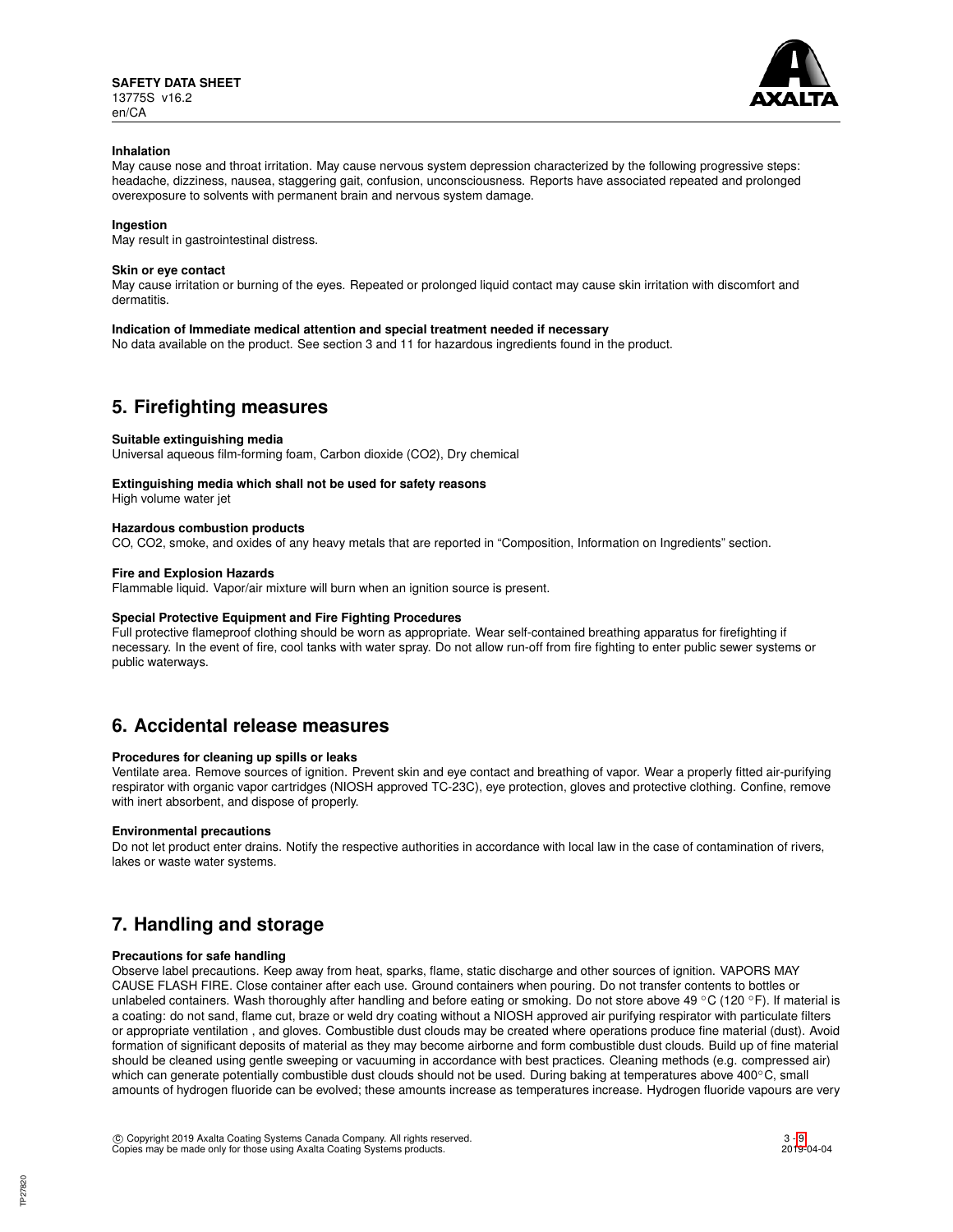**SAFETY DATA SHEET** 13775S v16.2 en/CA



toxic and cause skin and eye irritation. Above 430℃ an explosive reaction may occur if finely divided fluorocarbon comes into contact with metal powder (aluminium or magnesium). Operations such as grinding, buffing or grit blasting may generate such mixtures. Avoid any dust buildup with fluorocarbons and metal mixtures.

#### **Advice on protection against fire and explosion**

Solvent vapours are heavier than air and may spread along floors. Vapors may form explosive mixtures with air and will burn when an ignition source is present. Always keep in containers of same material as the original one. Never use pressure to empty container: container is not a pressure vessel. The accumulation of contaminated rags may result in spontaneous combustion. Good housekeeping standards and regular safe removal of waste materials will minimize the risks of spontaneous combustion and other fire hazards.

#### **Storage**

#### **Requirements for storage areas and containers**

Observe label precautions. Store in a dry, well ventilated place away from sources of heat, ignition and direct sunlight. No smoking. Prevent unauthorized access. Containers which are opened must be carefully resealed and kept upright to prevent leakage.

#### **Advice on common storage**

Store separately from oxidizing agents and strongly alkaline and strongly acidic materials.

## **8. Exposure controls/personal protection**

### **Engineering controls and work practices**

Provide adequate ventilation.This should be achieved by a good general extraction and -if practically feasible- by the use of a local exhaust ventilation.If these are not sufficient to maintain concentrations of particulates and solvent vapour below the OEL, suitable respiratory protection must be worn.

### **National occupational exposure limits**

| CAS-No. | Chemical name | Source Time       | Tvpe | Value      | Note |
|---------|---------------|-------------------|------|------------|------|
| 67-64-1 | Acetone       | ACGIH 15 min STEL |      | 750 ppm    |      |
|         |               | ACGIH 8 hr        | TWA  | 500 ppm    |      |
|         |               | OSHA 8 hr         | TWA  | mgg 000, 1 |      |

## **Glossary**

CEIL Ceiling exposure limit

STEL Short term exposure limit

TWA Time weighted average

TWAE Time-Weighted Average

#### **Protective equipment**

Personal protective equipment should be worn to prevent contact with eyes, skin or clothing.

## **Respiratory protection**

Do not breathe vapors or mists. Wear a properly fitted air-purifying respirator with organic vapor cartridges (NIOSH approved TC-23C) and particulate filter (NIOSH TC-84A) during application and until all vapors and spray mists are exhausted. In confined spaces, or in situations where continuous spray operations are typical, or if proper air-purifying respirator fit is not possible, wear a positive pressure, supplied-air respirator (NIOSH TC-19C). In all cases, follow respirator manufacturer's directions for respirator use. Do not permit anyone without protection in the painting area.

#### **Eye protection**

Desirable in all industrial situations. Goggles are preferred to prevent eye irritation. If safety glasses are substituted, include splash guard or side shields.

### **Skin and body protection**

Neoprene gloves and coveralls are recommended.

#### **Hygiene measures**

Wash skin thoroughly with soap and water or use recognized skin cleanser. Do NOT use solvents or thinners.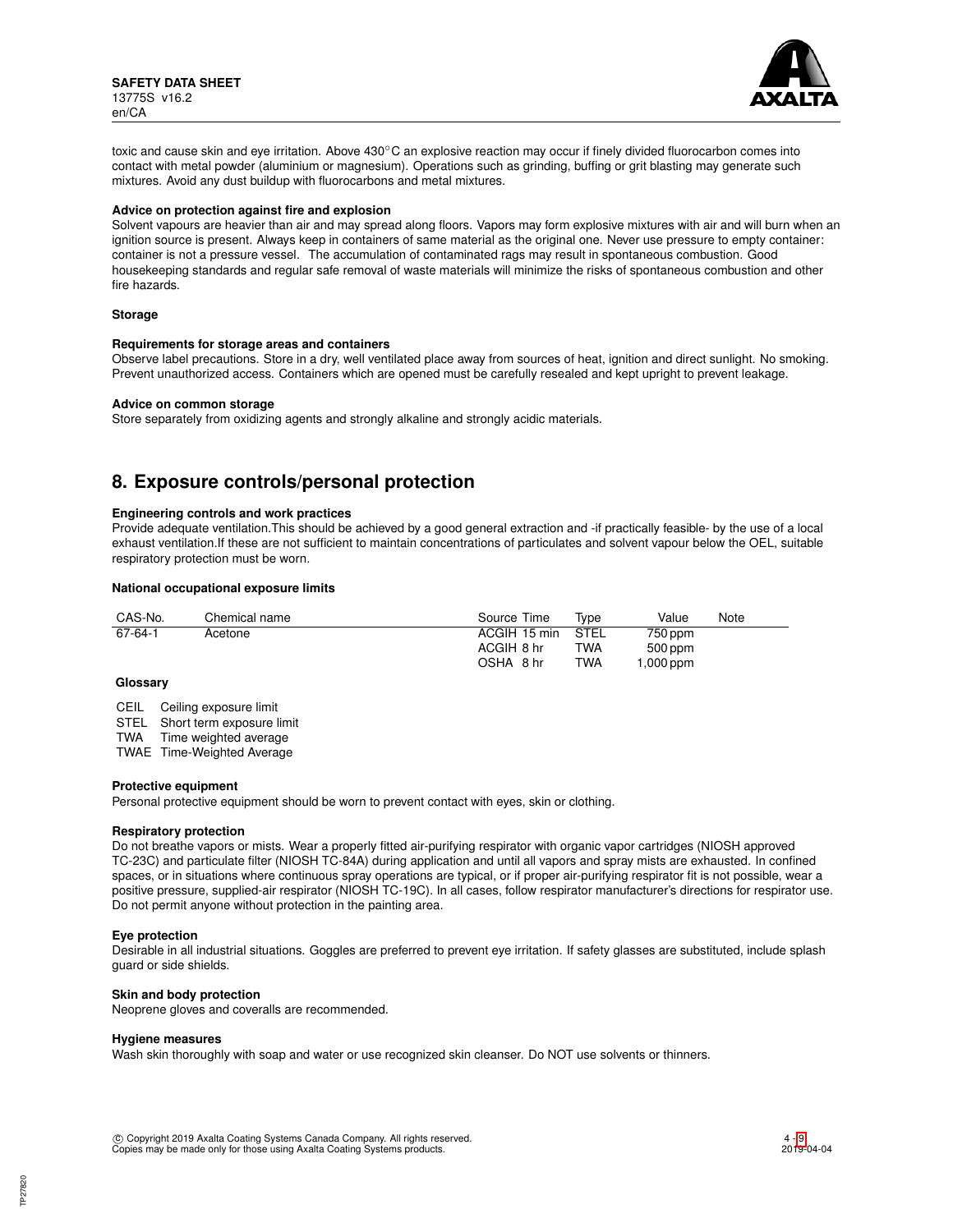**SAFETY DATA SHEET** 13775S v16.2 en/CA



**Environmental exposure controls** Do not let product enter drains.

## **9. Physical and chemical properties**

### **Appearance**

**Form:** liquid **Colour:** clear **Odour:** Characteristic Solvent Odor

| Flash point                                  | $10^{\circ}$ C      |                  |
|----------------------------------------------|---------------------|------------------|
| Lower Explosive Limit                        | 0.9%                |                  |
| Upper Explosive Limit                        | 12.8%               |                  |
| Evaporation rate                             | Slower than Ether   |                  |
| Vapor pressure of principal solvent          | 102.8 hPa           |                  |
| Solubility of Solvent In Water               | appreciable         |                  |
| Vapor density of principal solvent (Air = 1) | 6.24                |                  |
| Approx. Boiling Range                        | $56^{\circ}$ C      |                  |
| Approx. Freezing Range                       | $-95 - -36 °C$      |                  |
| Gallon Weight (lbs/gal)                      | 8.75                |                  |
| Specific Gravity                             | 1.05                |                  |
| Percent Volatile By Volume                   | 100.00%             |                  |
| Percent Volatile By Weight                   | 100.00%             |                  |
| Percent Solids By Volume                     | 0.00%               |                  |
| Percent Solids By Weight                     | $0.00\%$            |                  |
| pH (waterborne systems only)                 | No data available.  |                  |
| Partition coefficient: n-octanol/water       | No data available   |                  |
| Ignition temperature                         | 465 $\rm ^{\circ}C$ | <b>DIN 51794</b> |
| Decomposition temperature                    | Not applicable.     |                  |
| Viscosity (23 $^{\circ}{\rm C}$ )            | Not applicable.     | ISO 2431-1993    |
|                                              |                     |                  |

## **10. Stability and reactivity**

**Stability**

Stable

## **Conditions to avoid**

Stable under recommended storage and handling conditions (see section 7).

## **Materials to avoid**

None reasonably foreseeable.

## **Hazardous decomposition products**

In the event of fire Carbon monoxide, fluorinated hydrocarbons, hydrogen fluoride, nitrogen oxides may be formed.

### **Hazardous Polymerization**

Will not occur.

## **Sensitivity to Static Discharge**

Solvent vapors in air may explode if static grounding and bonding is not used during transfer of this product.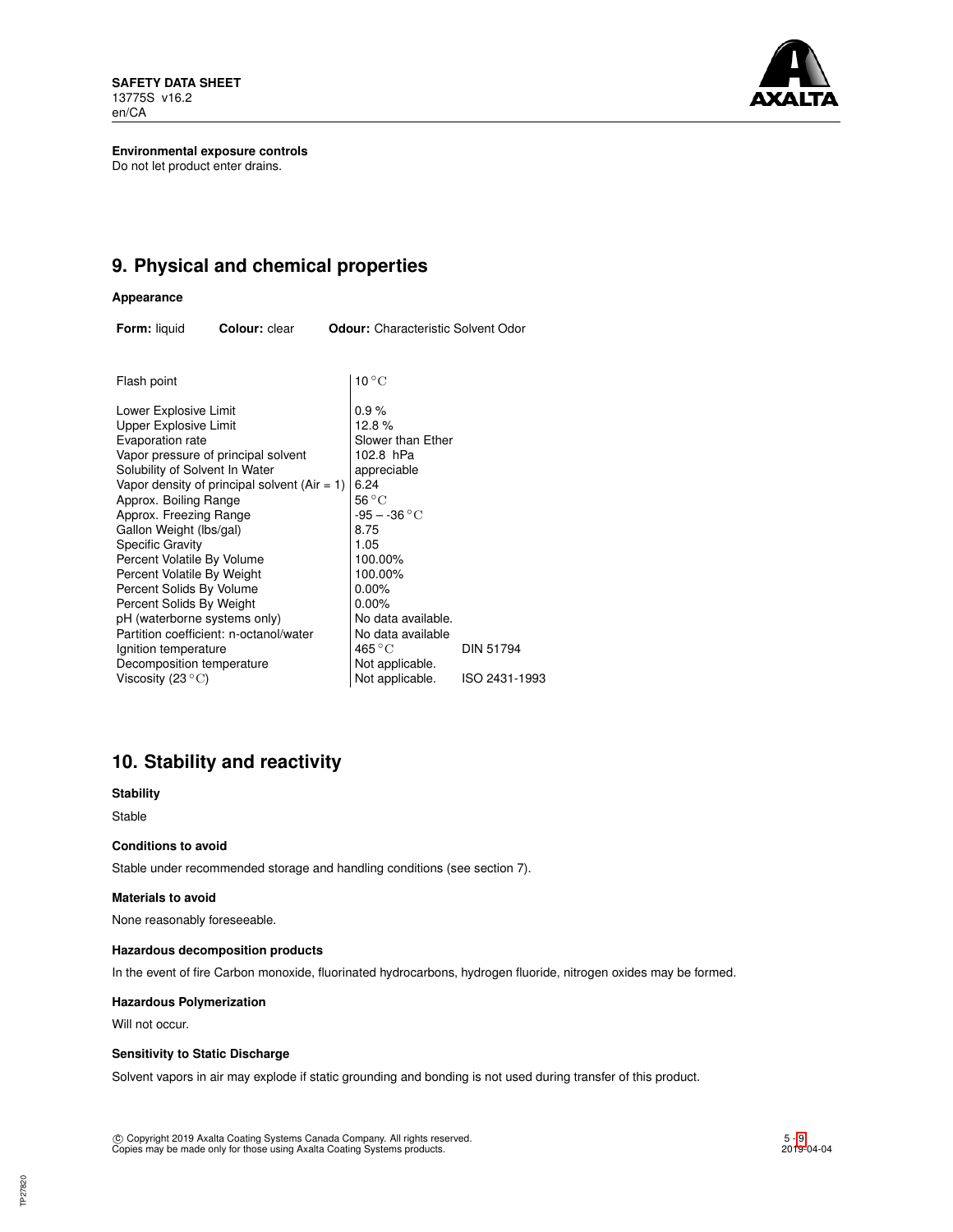

### **Sensitivity to Mechanical Impact**

None known.

## **11. Toxicological information**

## **Information on likely routes of exposure**

#### **Inhalation**

May cause nose and throat irritation. May cause nervous system depression characterized by the following progressive steps: headache, dizziness, nausea, staggering gait, confusion, unconsciousness. Reports have associated repeated and prolonged overexposure to solvents with permanent brain and nervous system damage. The thermal decomposition vapours of fluorinated polymers may cause polymer fume fever with flu-like symptoms in humans, especially when smoking contaminated tobacco.

#### **Ingestion**

May result in gastrointestinal distress.

#### **Skin or eye contact**

May cause irritation or burning of the eyes. Repeated or prolonged liquid contact may cause skin irritation with discomfort and dermatitis.

**Delayed and immediate effects and also chronic effects from short and long term exposure:**

**Acute oral toxicity** not hazardous

**Acute dermal toxicity** not hazardous

**Acute inhalation toxicity** not hazardous

% of unknown composition: 0 %

## **Skin corrosion/irritation**

|                                                                              | 4-chlorobenzotrifluoride Category 2<br>Acetone  | Category 3  |
|------------------------------------------------------------------------------|-------------------------------------------------|-------------|
| Serious eye damage/eye irritation                                            |                                                 |             |
|                                                                              | 4-chlorobenzotrifluoride Category 2A<br>Acetone | Category 2A |
| <b>Respiratory sensitisation</b><br>Not classified according to GHS criteria |                                                 |             |
| <b>Skin sensitisation</b><br>Not classified according to GHS criteria        |                                                 |             |

**Germ cell mutagenicity** not hazardous

**Carcinogenicity** Not classified according to GHS criteria

### **Toxicity for reproduction**

Not classified according to GHS criteria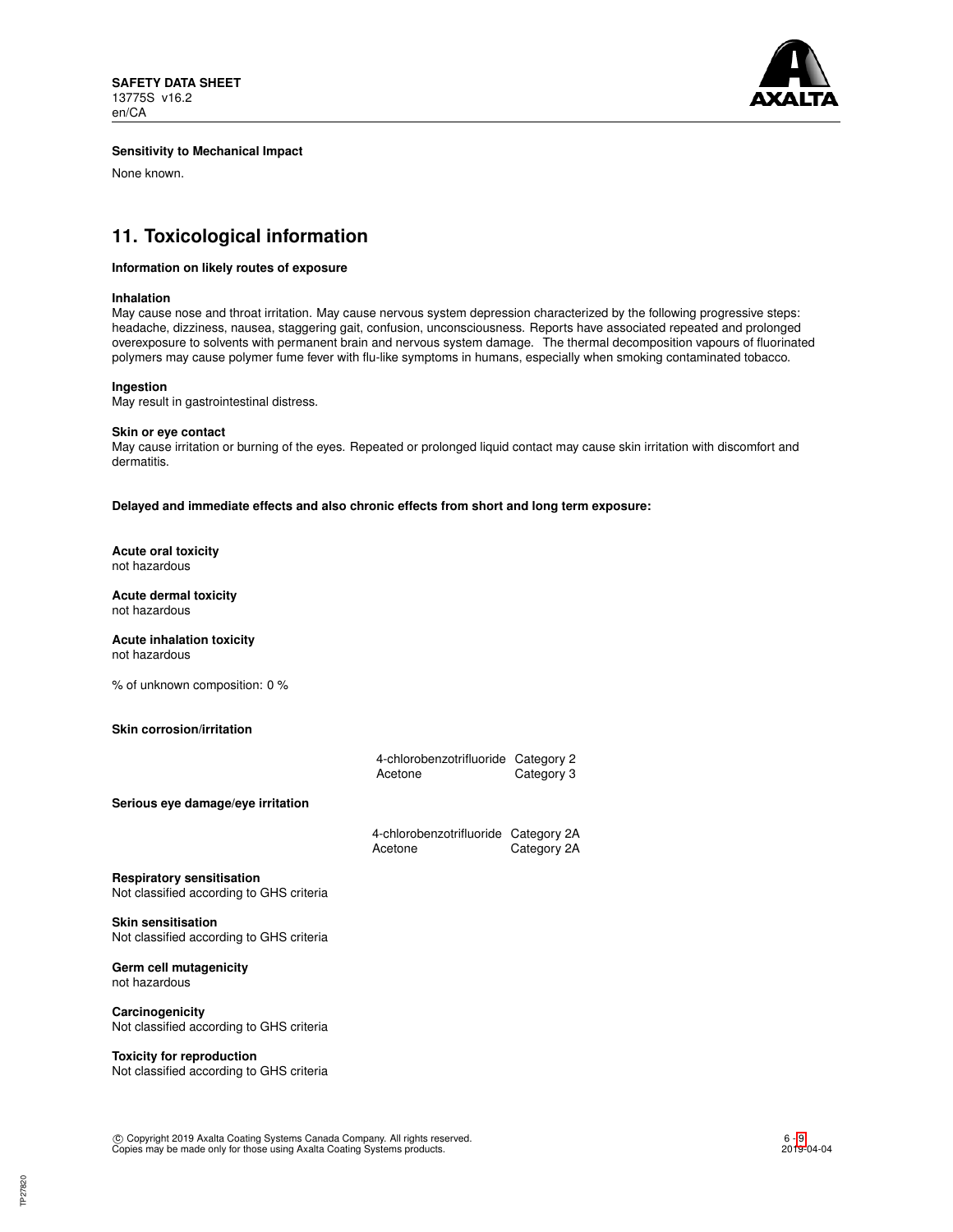**SAFETY DATA SHEET** 13775S v16.2 en/CA



**Target Organ Systemic Toxicant - Single exposure** No data available.

**Target Organ Systemic Toxicant - Repeated exposure** not hazardous

### **Aspiration toxicity**

not hazardous

#### **Numerical measures of toxicity (acute toxicity estimation (ATE),etc. )** No information available.

## **Symptoms related to the physical, chemical and toxicological characteristics**

Exposure to component solvents vapours concentration in excess of the stated occupational exposure limit may result in adverse health effect such as mucous membrane and respiratory system irritation and adverse effect on kidney, liver and central nervous system. Symptoms and signs include headache, dizziness, fatigue, muscular weakness, drowsiness and in extreme cases, loss of consciousness. Through skin resorbtion, solvents can cause some of the effects described here. Repeated or prolonged contact with the preparation may cause removal of natural fat from the skin resulting in non-allergic contact dermatitis and absorption through the skin. The liquid splashed in the eyes may cause irritation and reversible damage.

## **12. Ecological information**

There are no data available on the product itself. The product should not be allowed to enter drains or watercourses.

## **13. Disposal considerations**

## **Provincial Waste Classification**

Check appropriate provincial and local waste disposal regulations for proper classifications.

#### **Waste Disposal Method**

Do not allow material to contaminate ground water systems. Incinerate or otherwise dispose of waste material in accordance with Federal, State, Provincial, and local requirements. Do not incinerate in closed containers.

## **14. Transport information**

**International transport regulations**

| <b>IMDG (Sea transport)</b><br>UN number:<br>Proper shipping name:               | 1263<br>PAINT RELATED MATERIAL                                     |
|----------------------------------------------------------------------------------|--------------------------------------------------------------------|
| Hazard Class:<br>Subsidiary Hazard Class:<br>Packing group:<br>Marine Pollutant: | 3<br>Not applicable.<br>н<br>yes [4-chloro-a,a,a-trifluorotoluene] |
| ICAO/IATA (Air transport)<br>UN number:<br>Proper shipping name:                 | 1263<br>PAINT RELATED MATERIAL                                     |
| Hazard Class:<br>Subsidiary Hazard Class:<br>Packing group:                      | 3<br>Not applicable.<br>н                                          |
| TDG<br>UN number:<br>Proper shipping name:                                       | 1263<br>PAINT RELATED MATERIAL                                     |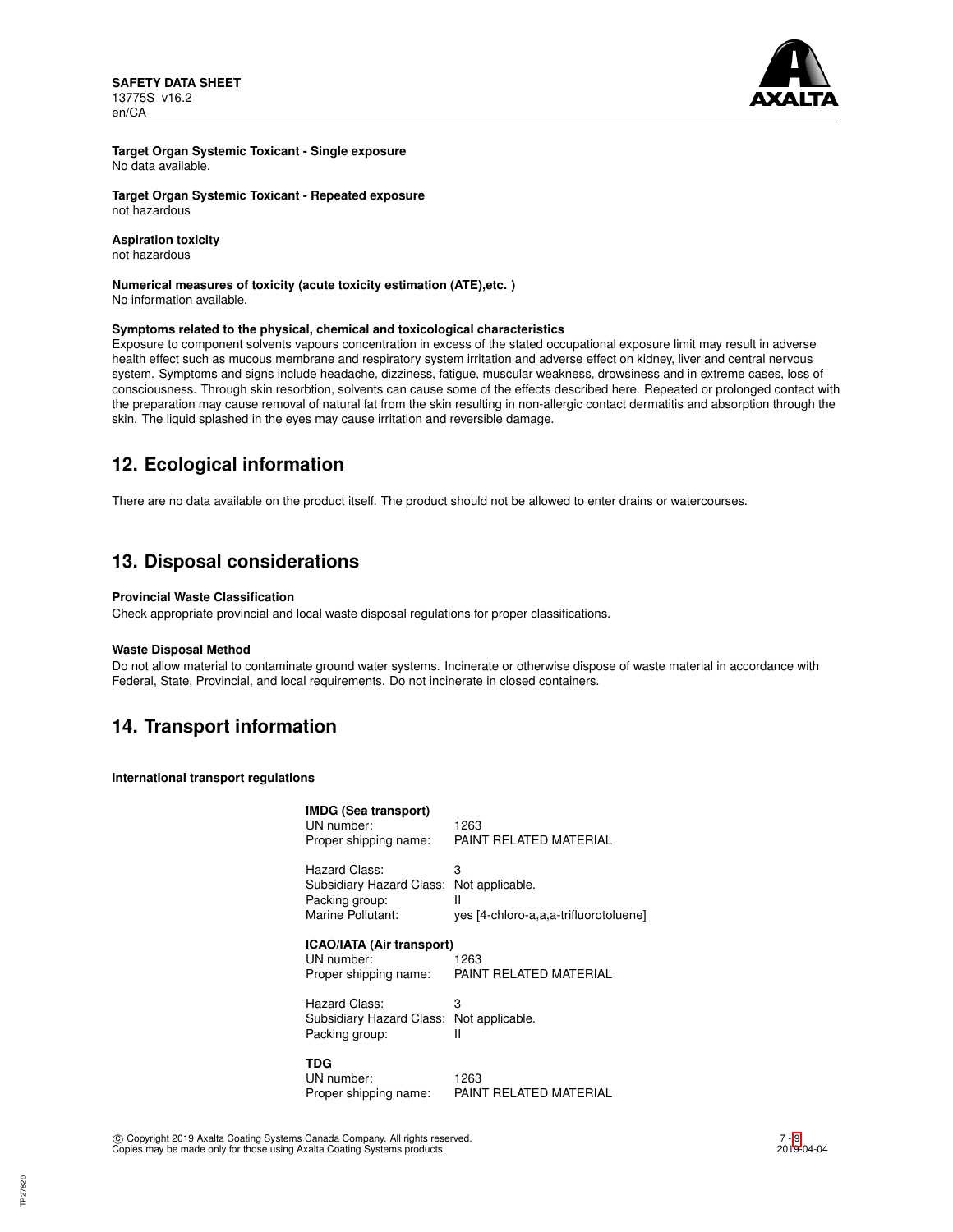

Hazard Class: 3 Subsidiary Hazard Class: Not applicable.<br>Packing group: II Packing group:

## **Matters needing attention for transportation**

Confirm that there is no breakage, corrosion, or leakage from the container before shipping. Be sure to prevent damage to cargo by loading so as to avoid falling, dropping, or collapse. Ship in appropriate containers with denotation of the content in accordance with the relevant statutes and rules.

## **15. Regulatory information**

### **TSCA Status**

In compliance with TSCA Inventory requirements for commercial purposes.

#### **DSL Status**

All components of the mixture are listed on the DSL.

### **Photochemical Reactivity**

Non-photochemically reactive

## **Regulatory information**

| CAS # Ingredient                 |  | 302 TPQ RQ 311/312 | 313 | RQ(lbs) HAP |  |
|----------------------------------|--|--------------------|-----|-------------|--|
| 98-56-6 4-chlorobenzotrifluoride |  | N NR NR C.F.P      | N.  | NR N        |  |
| 67-64-1 Acetone                  |  | N NR NR A.C.F      |     | 5.000 N     |  |

### **Key:**

| <b>EPCRA</b>                                     | Emergency Planning and Community Right-to-know Act (aka Title III, SARA)                                                                                                                                                                       |                    |  |
|--------------------------------------------------|------------------------------------------------------------------------------------------------------------------------------------------------------------------------------------------------------------------------------------------------|--------------------|--|
| 302                                              | Extremely hazardous substances                                                                                                                                                                                                                 |                    |  |
|                                                  | $311/312$ Categories $F =$ Fire Hazard<br>$R =$ Reactivity Hazard $C =$ Chronic Hazard<br>$P =$ Pressure Related Hazard                                                                                                                        | $A = Acute$ Hazard |  |
| 313 Information                                  | Section 313 Supplier Notification - The chemicals listed above with<br>a 'Y' in the 313 column are subject to reporting requirements of<br>Section 313 of the Emergency Planning and Community<br>Right-to-Know act of 1986 and of 40 CFR 372. |                    |  |
| <b>CERCLA</b><br>HAP<br>TPQ<br>RQ.<br>NA.<br>NR. | Comprehensive Emergency Response, Compensation and Liability Act of 1980.<br>Listed as a Clean Air Act Hazardous Air Pollutant.<br>Threshold Planning Quantity.<br><b>Reportable Quantity</b><br>not available<br>not regulated                |                    |  |

## **16. Other information**

HMIS rating H: 2 F: 3 R: 1

Glossary of Terms: